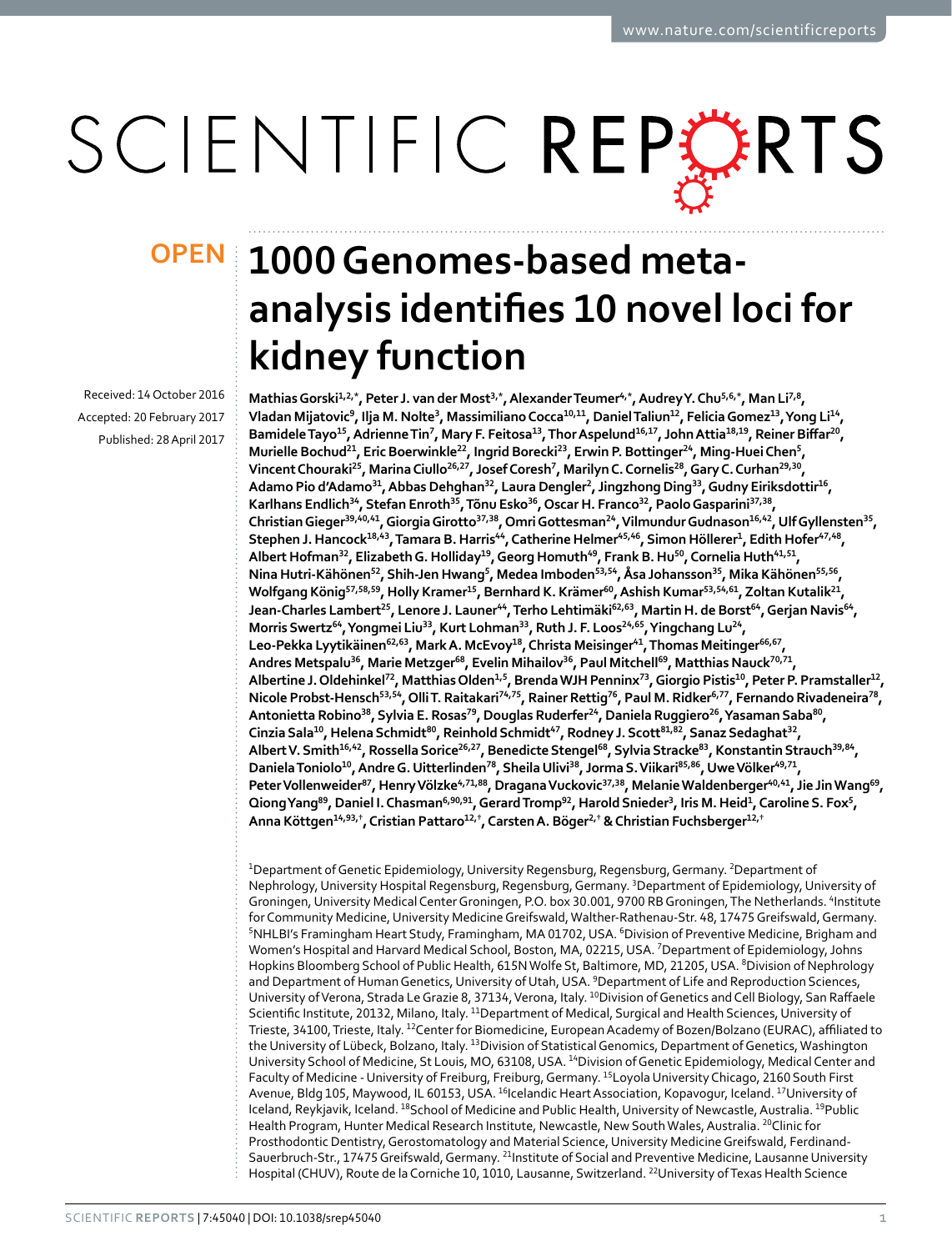Center at Houston, USA. 23Regeneron Genetics Center, Regeneron Pharmaceuticals, Tarrytown, NY, USA. 24The Charles Bronfman Institute for Personalized Medicine, Ichan School of Medicine at Mount Sinai, USA. 25Inserm U1167, Lille University, Institut Pasteur de Lille, Lille, France. <sup>26</sup>Institute of Genetics and Biophysics, "Adriano Buzzati-Traverso"-CNR, Via P. Castellino 111, 80131 Napoli, Italy. <sup>27</sup>IRCCS Neuromed, via dell'Elettronica, Pozzilli (Is), Italy. <sup>28</sup>Department of Preventive Medicine, Northwestern University Feinberg School of Medicine, 680 N Lake Shore Drive, Suite 1400 Chicago, IL 60611, USA. <sup>29</sup>Renal Division, Brigham and Women's Hospital, USA. <sup>30</sup>Channing Division of Network Medicine, Brigham and Women's Hospital, Boston, MA, USA. 31Clinical Department of Medical, Surgical and Health Science, University of Trieste, Italy. <sup>32</sup>Department of Epidemiology, Erasmus Medical Center, Rotterdam, The Netherlands. 33Wake Forest School of Medicine, USA. 34Institute of Anatomy and Cell Biology, University Medicine Greifswald, Friedrich-Loeffler-Str. 23c, 17475 Greifswald, Germany. 35Department of Immunology, Genetics, and Pathology, Biomedical Center, SciLifeLab Uppsala, Uppsala University, SE-75108 Uppsala, Sweden. 36Estonian Genome Center, University of Tartu, Tartu, Estonia. 37Department of Medical Sciences, Chirurgical and Health Department, University of Trieste, Trieste, Italy. <sup>38</sup>Institute for Maternal and Child Health - IRCCS "Burlo Garofolo", Trieste, Italy. 39Institute of Genetic Epidemiology, Helmholtz Zentrum München, German Research Center for Environmental Health, Ingolstädter Landstr. 1, 85764 Neuherberg, Germany. <sup>40</sup>Research Unit of Molecular Epidemiology, Helmholtz Zentrum München - German Research Center for Environmental Health, Neuherberg, Germany. <sup>41</sup>Institute of Epidemiology II, Helmholtz Zentrum München, German Research Center for Environmental Health, Ingolstädter Landstr. 1, 85764 Neuherberg, Germany. 42Faculty of Medicine, University of Iceland, Reykjavik, Iceland. 43Health Services Research Group, University of Newcastle, Australia. 44Intramural Research Program, Laboratory of Epidemiology and Population Studies, National Institute on Aging, USA. <sup>45</sup>INSERM, Centre INSERM Research Center U1219, Bordeaux, France.<br><sup>46</sup>University Bordeaux, ISPED, Bordeaux, France. <sup>47</sup>Clinical Division of Neurogeriatrics, Department of Neurology, Medical University of Graz, Austria. 48Institute of Medical Informatics, Statistics and Documentation, Medical University of Graz, Austria. 49Interfaculty Institute for Genetics and Functional Genomics, University Medicine Greifswald, Friedrich-Ludwig-Jahn-Str. 15a, 17475 Greifswald, Germany. <sup>50</sup>Department of Nutrition, Harvard School of Public Health and Channing Division of Network Medicine, Brigham and Women's Hospital, USA. 51German Center for Diabetes Research (DZD), Neuherberg, Germany. 52Department of Pediatrics, Faculty of Medicine and Life Sciences, University of Tampere, Tampere 33014, Finland. 53Unit Chronic Disease Epidemiology, Swiss Tropical and Public Health Institute, Basel, Switzerland. 54University of Basel, Switzerland. 55Department of Clinical Physiology, Tampere University Hospital, Tampere 33521, Finland. 56Department of Clinical Physiology, Faculty of Medicine and Life Sciences, University of Tampere, Tampere 33014, Finland. 57Deutsches Herzzentrum München, Technische Universität München, Munich, Germany. 58DZHK (German Centre for Cardiovascular Research), partner site Munich Heart Alliance, Munich, Germany. <sup>59</sup>Department of Internal Medicine II - Cardiology, University of Ulm Medical Center, Ulm, Germany. 60University Medical Centre Mannheim, 5th Department of Medicine, University of Heidelberg, Theodor Kutzer Ufer 1-3, 68167 Mannheim, Germany. <sup>61</sup>Institute of Environmental Medicine, Karolinska Institute, Stockholm, Sweden. <sup>62</sup>Department of Clinical Chemistry, Fimlab Laboratories, Tampere 33520, Finland. <sup>63</sup>Department of Clinical Chemistry, Faculty of Medicine and Life Sciences, University of Tampere, Tampere 33014, Finland. 64University Medical Center Groningen, University of Groningen, The Netherlands. 65The Mindich Child Health Development Institute, Icahn School of Medicine at Mount Sinai, USA. 66Institute of Human Genetics, Helmholtz Zentrum München, German Research Center for Environmental Health, Neuherberg, Germany. <sup>67</sup>Institute of Human Genetics, Technische Universität München, Munich, Germany.<br><sup>68</sup>Inserm U1018, University Paris-Sud, UVSQ, University Paris-Saclay, Villejuif, France. <sup>69</sup>Centre for Vision Department of Ophthalmology and Westmead Institute for Medical Research, University of Sydney C24, NSW, 2145, Australia. <sup>70</sup>Institute of Clinical Chemistry and Laboratory Medicine-University Medicine Greifswald, Ferdinand-Sauerbruch-Str., 17475 Greifswald, Germany. 71DZHK (German Center for Cardiovascular Research), partner site Greifswald, Greifswald, Germany. <sup>72</sup>Department of Psychiatry, University of Groningen, University Medical Center Groningen, P.O. box 30.001, 9700 RB, Groningen, The Netherlands. <sup>73</sup>Department of Psychiatry, Vrije Universiteit, VU University Medical Center, NESDA, A.J. Ernststraat 1187, 1081HL Amsterdam, The Netherlands. 74Department of Clinical Physiology and Nuclear Medicine, Turku University Hospital, Turku 20521, Finland. 75Research Centre of Applied and Preventive Cardiovascular Medicine, University of Turku, Turku 20520, Finland. <sup>76</sup>Institute of Physiology, University Medicine Greifswald, 17475 Greifswald, Germany. <sup>77</sup> Division of Cardiovascular Medicine, Brigham and Women's Hospital and Harvard Medical School, Boston MA 02115, USA. <sup>78</sup>Department of Internal Medicine, Erasmus Medical Center, Rotterdam, The Netherlands. <sup>79</sup>Joslin Diabetes Center. Harvard Medical School, Boston, MA, USA. <sup>80</sup>Institute of Molecular Biology and Biochemistry, Centre for Molecular Medicine, Medical University of Graz, Austria. 81School of Biomedical Sciences and Pharmacy, University of Newcastle, Australia. 82Molecular Medicine, Pathology North Ph. 0409926764, Newcastle, Australia. 83Clinic for Internal Medicine A, University Medicine Greifswald, Ferdinand-Sauerbruch-Str., 17475 Greifswald, Germany. 84Institute of Medical Informatics, Biometry and Epidemiology, Chair of Genetic Epidemiology, Ludwig-Maximilians-Universität, Munich, Germany. <sup>85</sup>Division of Medicine, Turku University Hospital, Turku 20521, Finland.<br><sup>86</sup>Department of Medicine, University of Turku, Turku 20520, Finland. <sup>87</sup>Department of Internal Medicin University Hospital (CHUV), Lausanne, Switzerland. 88DZD (German Center for Diabetes Research), Site Greifswald, Greifswald, Germany. 89Department of Biostatistics, Boston University School of Public Health, 715 Albany Street, Boston, MA 02118, USA. <sup>90</sup>Division of Genetics, Brigham and Women's Hospital and Harvard Medical School, Boston MA, USA. <sup>91</sup>Broad Institute of MIT and Harvard, Cambridge MA 02142 USA. <sup>92</sup>Weis Center for Research, Geisinger Clinic, Danville, Pennsylvania, USA. 93Department of Epidemiology, Johns Hopkins Bloomberg School of Public Health, Baltimore, USA. \*These authors contributed equally to this work.† These authors jointly supervised this work. Correspondence and requests for materials should be addressed to M.G. (email: [mathias.gorski@klinik.](mailto:mathias.gorski@klinik.uni-regensburg.de) [uni-regensburg.de](mailto:mathias.gorski@klinik.uni-regensburg.de)) or C.F. (email: [christian.fuchsberger@eurac.edu\)](mailto:christian.fuchsberger@eurac.edu) or C.P. (email: [cristian.pattaro@eurac.edu](mailto:cristian.pattaro@eurac.edu))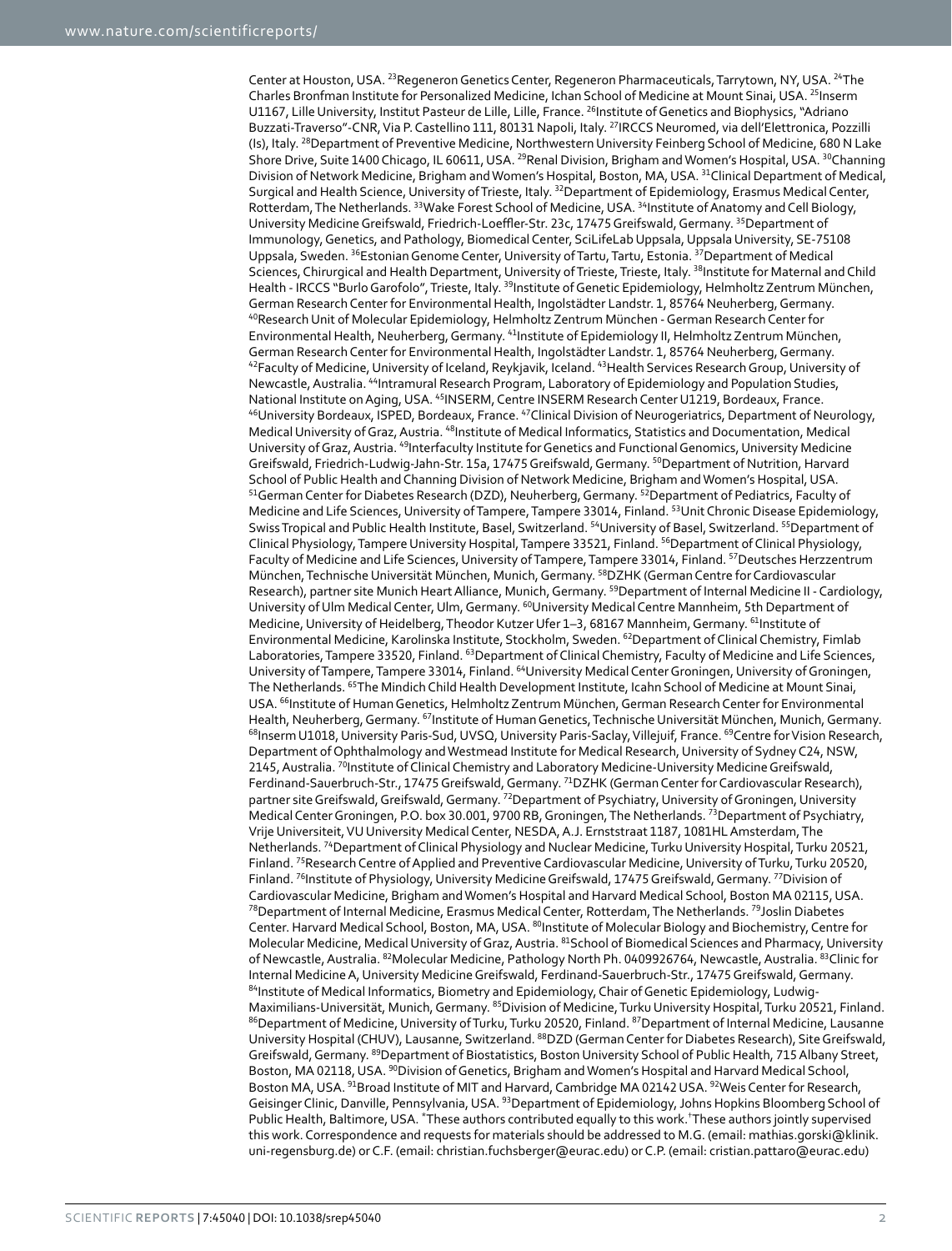**HapMap imputed genome-wide association studies (GWAS) have revealed >50 loci at which common variants with minor allele frequency >5% are associated with kidney function. GWAS using more complete reference sets for imputation, such as those from The 1000 Genomes project, promise to identify novel loci that have been missed by previous efforts. To investigate the value of such a more complete variant catalog, we conducted a GWAS meta-analysis of kidney function based on the estimated glomerular filtration rate (eGFR) in 110,517 European ancestry participants using 1000 Genomes imputed data. We identified 10 novel loci with p-value<5×10<sup>−</sup>8 previously missed by HapMap-based GWAS. Six of these loci (***HOXD8***,** *ARL15***,** *PIK3R1***,** *EYA4***,** *ASTN2***, and** *EPB41L3***) are tagged by common SNPs unique to the 1000 Genomes reference panel. Using pathway analysis, we identified 39 significant (FDR<0.05) genes and 127 significantly (FDR<0.05) enriched gene sets, which were missed by our previous analyses. Among those, the 10 identified novel genes are part of pathways of kidney development, carbohydrate metabolism, cardiac septum development and glucose metabolism. These results highlight the utility of re-imputing from denser reference panels, until wholegenome sequencing becomes feasible in large samples.**

Chronic kidney disease (CKD) is a major public health concern affecting ~[1](#page-7-0)0% of the global adult population<sup>1</sup>. CKD is defined based on the glomerular filtration rate estimated from serum creatinine (eGFRcrea), a quantitative phenotype for which 53 loci have been identified so far by meta-analyses of genome-wide association studies  $(GWAS)^{2-7}$ . These GWAS meta-analyses were based on  $\sim$  2.5 million variants imputed from the HapMap Project reference panel<sup>8</sup>. Similar to the genetic variants identified for other phenotypes, all variants associated with eGFRcrea had a minor allele frequency (MAF) of >5%. However, though heritability of eGFR has been estimated in family studies to range between  $36-75\%$ <sup>9,10</sup>, the identified variants explain less than 4% of the variance of eGFRcre[a7](#page-7-3) and are located in regions of extended linkage disequilibrium (LD). So far, causal genes or variants have only been identified for a few of the association signals<sup>[11](#page-7-4),[12](#page-7-5)</sup>.

It has been shown that variants poorly tagged by GWAS arrays and HapMap imputation, particularly low-frequency variants (1%≤ MAF≤ 5%), can explain additional variabilit[y13](#page-7-6). Recent technological advances resulted in large collections of whole-genome sequence data, such as those from The 1000 Genomes project<sup>[14](#page-7-7),[15](#page-7-8)</sup>. These data provide better coverage and increased imputation quality compared to previous HapMap imputation<sup>16</sup>, particularly for low-frequency variants.

We undertook a meta-analysis of GWAS from 33 studies that imputed genotypes from The 1000 Genomes reference panel, hypothesizing that this would uncover novel common variants associated with eGFRcrea, extend to low-frequency variants, reveal novel pathways of eGFRcrea associated genes, and improve fine-mapping of known eGFRcrea loci previously identified by our HapMap-based GWAS<sup>3-7</sup>.

### **Results**

**Study characteristics.** In total, 110,517 adult individuals of European ancestry from 33 studies participated in GWAS meta-analysis of eGFRcrea using genotypes imputed with The 1000 Genomes Phase I reference panel<sup>[14](#page-7-7)</sup> (1000 Genomes meta-analysis). In addition, we performed a GWAS meta-analysis of eGFR derived from cystatin C (eGFRcys), an alternative marker of kidney function available in 11 of the 33 studies ( $n= 24,063$ ). Participating studies, phenotypic characteristics, genotype information, and methods of analysis are reported in Supplementary Tables 1, 2, 3 and 4, respectively. The 1000 Genome meta-analysis results on eGFRcrea are compared with our previously published HapMap imputed data<sup>[7](#page-7-3)</sup>, which was a HapMap-based meta-analysis of 133,814 European ancestry individuals from 50 studies.

**Imputation quality of variants imputed with The 1000 Genomes reference panel.** The 1000 Genomes meta-analysis consisted of 10,971,307 genetic variants (10,159,097 SNPs and 812,210 insertion-deletions) with imputation quality  $IQ > 0.4^{17}$  $IQ > 0.4^{17}$  $IQ > 0.4^{17}$  in each of the studies and present in at least 50% of the subjects. Depending on the imputation methodology used, the IQ was reported as  $\text{RSQ}^{18}$  or info-score<sup>[19](#page-8-0)</sup> (Supplementary Table 3). Compared to the HapMap meta-analysis, the 1000 Genomes meta-analysis included a higher number of well imputed variants (8,103,124 versus 2,249,027 variants with IQ > 0.8), particularly among the low-frequency variants (1,585,176 versus 191,580, Supplementary Table 5). While rare variants (MAF≤1%) were not available in the previous HapMap meta-analysis, there were even 632,526 well-imputed rare variants in the 1000 Genomes meta-analysis. When limiting the comparison to variants available in both panels, the proportion of well-imputed variants was higher in the 1000 Genomes compared to the HapMap meta-analysis (96.9% versus 93.3% for all; 88.3% versus 78.4% for the less frequent variants, Supplementary Table 5).

**1000 Genomes meta-analysis results.** The 1000 Genomes meta-analysis identified 49 genome-wide significant loci for eGFRcrea including 10 novel loci (lead variant p-value < 5 × 10<sup>−</sup><sup>8</sup> , [Table 1](#page-3-0), [Fig. 1](#page-4-0), **and** Supplementary Figure 1). All identified lead variants were SNPs, and all were common, except rs187355703 near *HOXD8* (MAF = 0.03). None of the novel loci contained genes known to cause monogenic forms of kidney disease and for most genes no connection to kidney function or kidney disease has yet been described (Supplementary Table 6). However, it should be acknowledged that genetic variants identified in GWAS are not necessarily associated with the function of the physically closest gene. Of the 53 known eGFRcrea loci identified previously based on  $\text{HapMap}^{2-7}$ , 39 were also genome-wide significant in the current 1000 Genomes meta-analysis (Supplementary Table 7) and the remaining 14 showed directions of association consistent with published reports, but did not reach significance (p-values 2.2 × 10<sup>-2</sup> to 5.2 × 10<sup>-7</sup>; Supplementary Table 8). These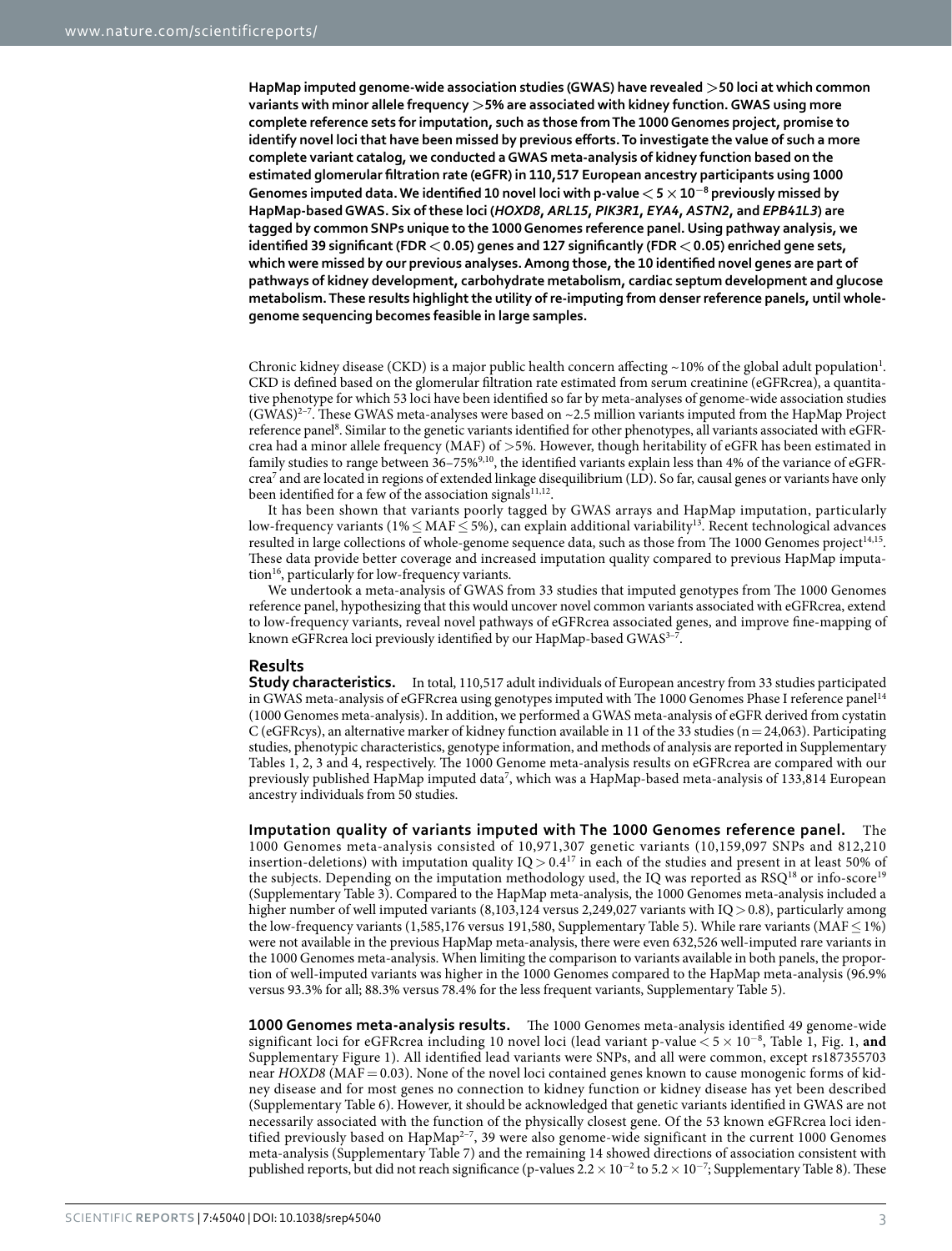<span id="page-3-0"></span>

| <b>Variant ID</b> | $_{\rm Chr}$   | <b>Position</b> | Index<br>Gene | <b>Effect allele/</b><br>non-effect allele | Effect allele<br>frequency | Effect (SE)       | p-value                | $I^2(%)$ | IQ   | Number of subjects<br>in analysis |
|-------------------|----------------|-----------------|---------------|--------------------------------------------|----------------------------|-------------------|------------------------|----------|------|-----------------------------------|
| rs10874312        |                | 82,944,571      | LPHN2         | A/G                                        | 0.67                       | $-0.0057(0.0011)$ | $2.20 \times 10^{-08}$ | 19       | 1.00 | 107,335                           |
| rs12144044        | $\overline{1}$ | 113,248,791     | <b>RHOC</b>   | A/C                                        | 0.28                       | $-0.0061(0.0011)$ | $2.87 \times 10^{-08}$ | $\Omega$ | 0.96 | 110,517                           |
| rs187355703       | $\overline{2}$ | 176,993,583     | HOXD8         | C/G                                        | 0.97                       | 0.0182(0.0030)    | $5.15 \times 10^{-10}$ | 5        | 0.89 | 109,257                           |
| rs111366116       | 5              | 53,295,546      | <b>ARL15</b>  | T/C                                        | 0.11                       | 0.0094(0.0015)    | $6.27 \times 10^{-10}$ | 22       | 0.97 | 110,517                           |
| rs113246091       | 5              | 67,739,274      | PIK3R1        | A/G                                        | 0.10                       | $-0.0095(0.0016)$ | $1.98 \times 10^{-09}$ | 43       | 0.98 | 110,105                           |
| rs7764488         | 6              | 133,812,872     | EYA4          | A/G                                        | 0.32                       | 0.0061(0.0011)    | $4.08 \times 10^{-09}$ |          | 0.98 | 110,516                           |
| rs13298297        | 9              | 119,264,108     | ASTN2         | A/G                                        | 0.20                       | $-0.0075(0.0014)$ | $1.53 \times 10^{-08}$ | $\Omega$ | 0.81 | 110,514                           |
| rs1111571         | 16             | 68, 363, 181    | SLC7A6        | A/G                                        | 0.71                       | 0.0061(0.0011)    | $6.20 \times 10^{-09}$ | $\Omega$ | 1.00 | 109,275                           |
| rs9962915         | 18             | 5,593,171       | EPB41L3       | T/C                                        | 0.48                       | $-0.0055(0.0010)$ | $7.19 \times 10^{-09}$ | $\Omega$ | 0.98 | 110,516                           |
| rs12458009        | 18             | 59,350,507      | <b>RNF152</b> | T/G                                        | 0.78                       | $-0.0064(0.0012)$ | $2.90 \times 10^{-08}$ | 21       | 1.00 | 107,325                           |

**Table 1.** The 10 novel genome-wide significant loci ( $p < 5 \times 10^{-8}$ ) associated with eGFRcrea in up to **110,517 subjects from up to 33 studies.** Positions are given on GRCh build 37. The gene closest to the variant is listed (index gene). Effect sizes are given on the  $log scale$ .  $IQ = Imputation$  quality metric computed as median of info score (ImputeV2) or RSQ (minimac) across studies.  $SE =$  standard error. I<sup>2</sup> = between-study heterogeneity statistic.

results are consistent with our expectations from power computations ([Fig. 2](#page-4-1)). Among the 39 lead variants in previously published loci that were genome-wide significant in the 1000 Genomes meta-analysis, 6 lead variants were found to be the same as the previously published variants, 25 were highly correlated ( $r^2 > 0.6$ ), and 8 showed moderate or no correlation ( $r^2 \le 0.6$ ).

The 1000 Genomes meta-analysis of eGFRcys confirmed previously identified loci in or near *CST3/CST9*  $(p-value = 4.1 \times 10^{-153})$ , *UMOD* (p-value = 2.9 × 10<sup>-10</sup>), and *ATXN2* (p-value = 1.6 × 10<sup>-8</sup>), but did not reveal any novel signal.

**The ten novel eGFRcrea loci in the context of the different reference panels.** For six of the ten novel loci (*HOXD8*, *ARL15*, *PIK3R1*, *EYA4*, *ASTN2*, and *EPB41L3*), the lead variant identified in the 1000 Genomes meta-analysis was not observed in any previous HapMap meta-analysis and in fact was not genotyped as part of the HapMap reference panel. Moreover, no variant in LD with any of these six lead variants  $(r^2$  or  $D' \ge 0.4$ ) was available in the HapMap panel. These loci have been missed due to the limited coverage of the HapMap panel.

For one further locus, *RHOC*, the 1000 Genome meta-analysis lead variant was present also in our previous HapMap meta-analysis, but with a lower imputation quality (1000 Genomes median IQ across all studies of 0.96 versus HapMap median IQ of 0.86). The effect size was slightly higher in the 1000 Genomes compared to the HapMap meta-analysis (0.0061 versus 0.0051 ln ml/min/1.73 m<sup>2</sup>, Supplementary Table 9). This locus might have been missed in the HapMap meta-analysis due to the higher uncertainty in the imputed genotypes, which is known to diminish power and to attenuate effect size in linear regression<sup>20</sup>.

For the remaining three loci (*LPHN2*, *SLC7A6* and *RNF152*), the lead variants of the 1000 Genomes meta-analysis were observed in the HapMap meta-analysis and similarly well imputed (IQ near 1.0 for both panels). The effect sizes were similar for all three SNPs in both 1000 Genomes and HapMap meta-analyses (0.0057 versus 0.0041, 0.0061 versus 0.0049, 0.0064 versus 0.0050 ln ml/min/1.73 m<sup>2</sup> respectively) and the HapMap estimates lie well within the 98.5% confidence interval of the 1000 Genomes estimates. No substantial between-study heterogeneity was observed ( $I^2 = 19\%$ , 0%, or 21%, respectively, Supplementary Table 9). Since the p-values in the HapMap analysis were just short of genome-wide significance (p-values  $8.38\times10^{-6}$  to  $2.33\times10^{-7}$ ; type II error of 14–29%), it is conceivable that these variants have been missed previously by chance.

**Pathway analyses.** Data-driven Expression Prioritized Integration for complex Traits (DEPICT)<sup>[21](#page-8-1)</sup> analysis of eGFRcrea identified 39 significant (FDR < 0.05) genes and 127 significantly (FDR < 0.05) enriched gene sets that were not identified previously<sup>7</sup>. Among those, 23 gene sets contained at least one of the 10 novel index genes as a top 10 hit, underpinning the influence of ureteric bud morphogenesis on kidney development and the influence of abnormal glucose homeostasis and glucan metabolic process on carbohydrate metabolism (Supplementary Table 10). All 127 significant gene sets were further grouped into meta gene sets, corresponding to their correlation of gene expression. The two most significant meta gene sets were Cardiac Septum Development (p-value = 4.48 \* 10<sup>-5</sup>) and Glucose Metabolism (p-value = 6.11 \* 10<sup>-5</sup>), containing one of the 10 novel index genes (Supplementary Figure 2). We repeated the analysis with varying parameters (50, 200, and 500 repetitions and 500, 2000, and 5000 permutations, respectively), confirming our primary top gene sets at an FDR of <0.05. P-values ranged from  $1.32 \times 10^{-3}$  to  $4.48 \times 10^{-5}$  and from  $8.27 \times 10^{-4}$  to  $4.98 \times 10^{-5}$  for Cardiac Septum Development and Glucose Metabolism, respectively. We replicated also the strong influence of embryonic development, kidney transmembrane transporter activity, and kidney and urogenital system morphology in the genesis of CKD from our previous findings<sup>7</sup>: enrichment of all 148 previously identified gene sets was nominally significant (p-value  $< 0.05$ ).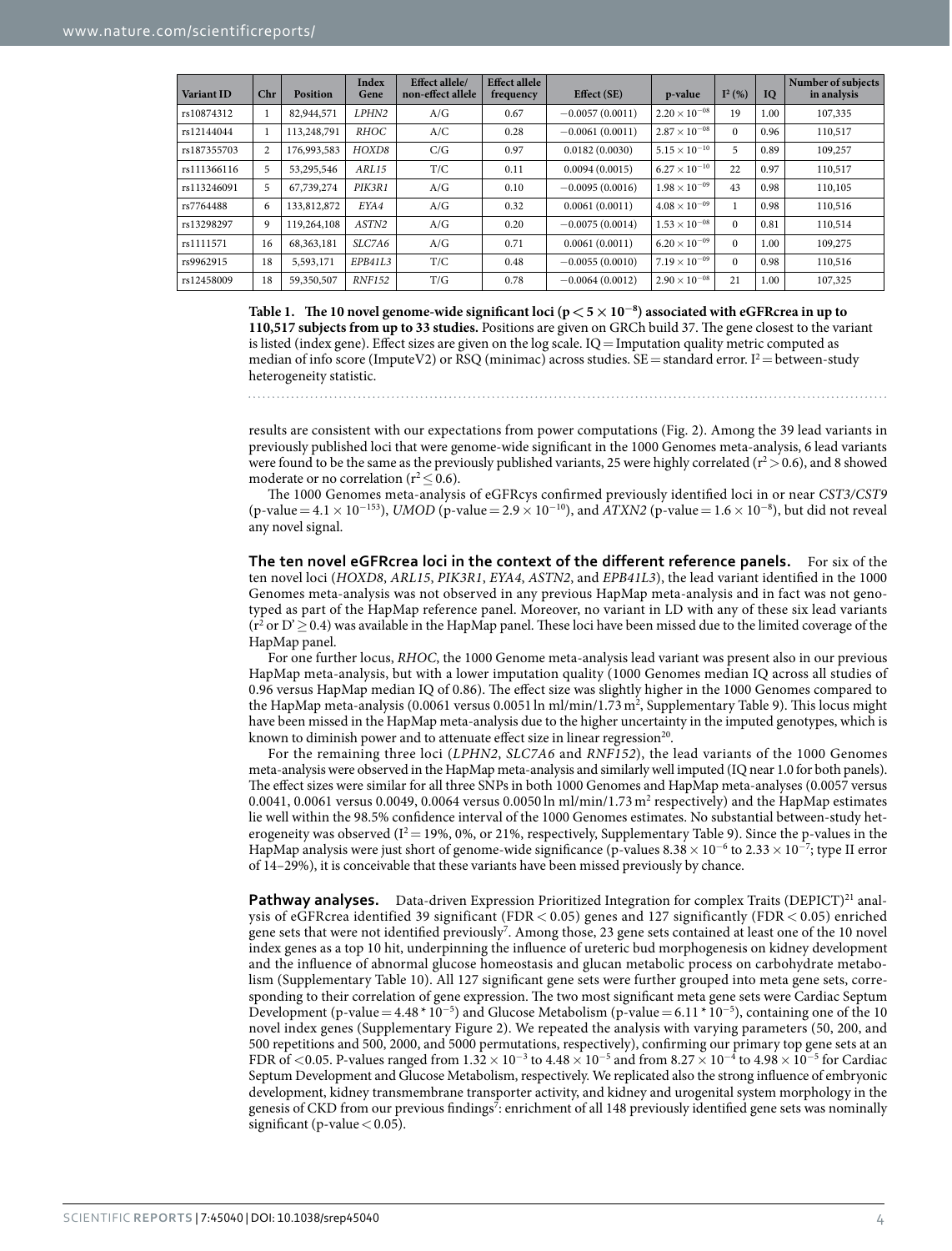

<span id="page-4-0"></span>**Figure 1. Manhattan Plot of the results of the 1000 Genome meta-analysis of eGFRcrea.** Shown are the (−log10) p-values by genomic position (GRCh build 37). Highlighted are the 10 novel loci identified with genome-wide significance (blue, annotated by nearest gene), the 39 previously published<sup>2-7</sup> and confirmed (genome-wide significant) loci (green) and the 14 previously published loci that were not genome-wide significant in this analysis (orange).



<span id="page-4-1"></span>**Figure 2. Effects of the 1000 Genomes lead variants for all novel and known loci.** Shown are the effect sizes and minor allele frequencies (MAF) of the 1000 Genomes lead variants (variants with smallest p-value) in each of the 10 novel (blue), the 39 known genome-wide significant loci (green), and the 14 known loci that were not genome-wide significant in this analysis (orange). Additionally, the 80% power to detect such effects in a sample size of 110,000 subjects (as in this 1000 Genomes meta-analysis) is shown as a red line. A known locus is defined by the published lead variant  $\pm 1$  Mb; a novel locus is defined by the 1000 Genome lead variant  $\pm 1$  Mb.

**Independent association signals at novel and known loci.** To identify independent association signals within a known or novel locus, we performed joint conditional analysis of eGFRcrea based on aggre-gated study-specific statistics using the GCTA software<sup>[22](#page-8-2)</sup>. Among the combined 49 loci (39 known and 10 novel) attaining genome-wide significance, we uncovered eight independent signals, all among the previously reported loci, with p-values ranging from 2.39  $\times$  10 $^{-8}$  to 2.78  $\times$  10 $^{-17}$  after conditioning on the lead variants at each locus (Supplementary Table 11 and Supplementary Figure 3). We found that in all but one locus (*DDX1*), the previously reported lead variant was also genome-wide significant in our 1000 Genomes meta-analysis. A more detailed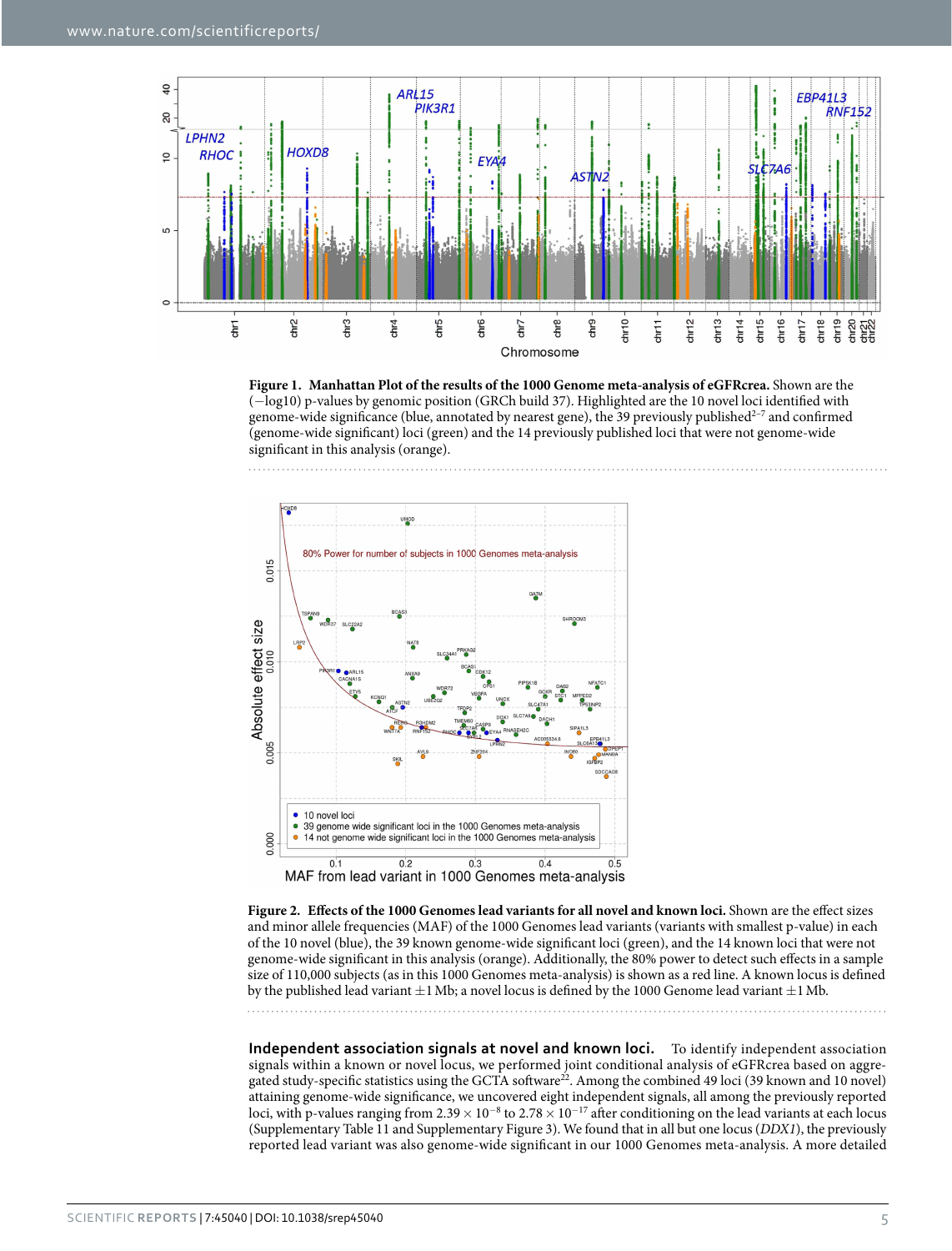reasoning for the independent association signals is proposed in Supplementary Table 12. Information about biological knowledge of the highlighted genes is presented in Supplementary Table 13.

**Proportion of phenotypic variance explained and polygenic risk score (PRS) analysis.** The overall proportion of phenotypic variance of eGFRcrea explained by the lead variants of the 1000 Genomes meta-analysis in all novel and known loci was 3.99%: 0.46% by the 10 lead variants in the novel loci, 3.12% by the 39 lead variants in the known loci, and 0.41% by the 1000 Genomes lead variants in the 14 known loci that were not genome-wide significant in this analysis.

Next, we tested the proportion of eGFRcrea variance that could be explained by common genetic variants in 1,071 independent adolescents participating in the TRAILS study. Given prior evidence that eGFRcrea-associated genes are preferentially expressed in the kidney and enriched for genes important in kidney development<sup>[23](#page-8-3)</sup>, external influences on eGFRcrea such as those for the two main drivers of CKD, diabetes and hypertension, may be less important in this setting. In TRAILS, the maximum proportion of variance explained by SNPs associated at pre-defined p-value thresholds was 2.2% for a PRS composed of SNPs associated with eGFRcrea at p-value  $< 1 \times 10^{-5}$  (Supplementary Table 14).

**SNP-based heritability analysis.** The heritability estimate using variants of MAF> 0.01 for eGFRcrea in the ARIC study was 0.21 (95% CI 0.14–0.28) and 0.31 (95% CI 0.20–0.41) for all variants. This is in line with estimates in the literature from population-based family studies such as the Framingham Heart Study (adjusted  $h^2$  0.33, 95% CI 0.19–0.47)<sup>24</sup>.

**Expression quantitative trait loci (eQTL) lookup.** To explore potential functional implications of the novel loci, we interrogated published databases of *cis* eQTL in whole blood<sup>25</sup> for the significant SNPs or their proxy variants ( $r^2 > 0.8$  within a 1 MB window). At 2 novel loci, significant association (p-value < 0.004) with gene expression were found: rs1111571 with *SLC7A6*, *ZFP90*, *LYPLA3* and *NFATC3*, and for rs12144044 with *RHOC* and *ST7L* (Supplementary Table 15).

We expanded our downstream analysis by annotating the significant variants with known and predicted regulatory elements using Regulome  $DB^{26}$ : We confirmed rs1111571 and rs12144044 as significant associations with gene expression and found supporting evidence that these two variants show also evidence for transcription factor binding sites and DNase peaks. For the locus identified by rs187355703 no proxy was found for lookup.

**Genetic correlation.** To investigate the genetic correlation of serum creatinine with related phenotypes, we queried LD Hub<sup>[27](#page-8-6)</sup> and identified modest genetic correlation with metabolic syndrome traits such as HDL, LDL, Type 2 diabetes, fasting glucose, BMI, and waist (LD score regression genetic correlation between −0.07 and 0.05). Little evidence for kidney damage is reported for a risk score of SNPs which are significant predictors of blood pressure<sup>28</sup>.

#### **Discussion**

The main finding of our study is that imputing from denser and larger reference panels is a valid strategy to advance gene mapping even when the sample size cannot be increased. Using genotype imputation based on The 1000 Genomes panel led to the identification of 10 novel genome-wide significant loci for kidney function that were missed by earlier HapMap-imputed GWAS of larger sample size, partly due to the enhanced coverage of genomic variation. This phenomenon was observed in similar analyses of other phenotypes<sup>29</sup>. Still, it needs to be acknowledged that the additional proportion of trait variance explained by these new loci is moderate, which is also in line with findings from GWAS of other phenotypes<sup>[30](#page-8-9)</sup>.

There are several methodological insights that can be gained from our analyses. First, this 1000 Genomes-based meta-analysis of 110,517 individuals has identified 10 novel loci and 8 independent association signals in known loci that were missed by our latest HapMap based analysis[7](#page-7-3) . Our detailed dissection shows that 1000 Genomes imputation (i) provides variants missed or poorly tagged by HapMap based analysis and (ii) achieves a higher effective sample size through increased imputation quality.

Second, although the 1000 Genomes imputation enables the analysis of low-frequency variants, insertions and deletions, all identified top variants were SNPs, and all but one (near *HOXD8*) were common. Moreover, we did not identify any low-frequency variant of large effect. Our results are highly concordant with those of other recent complex diseases studies<sup>31</sup> showing that low-frequency variants are also contributing to complex disease risk, but that most observed effect sizes are small or modest, and hundreds of thousands of subjects are required for detection. To identify the contribution of rare variants ( $MAF < 1\%$ ) to eGFRcrea, large-scale sequencing data in addition to genomic chip data have been shown to be a promising approach<sup>[31](#page-8-10)</sup>.

Third, these novel loci, missed by our previous analysis<sup>[7](#page-7-3)</sup>, extend our knowledge of pathways underlying kidney function, which depicts the influence of kidney development, kidney structure, and metabolic activity on the development of CKD.

The comparison of our 1000 Genomes meta-analysis with our previous HapMap meta-analysis is limited by several factors: the current analysis consists of a reduced number of samples and a slightly different study composition. Furthermore, different 1000 Genomes reference panels were used to impute genotypes and advances in imputation software and methodology must be acknowledged<sup>32[,33](#page-8-12)</sup>. Nevertheless, six of the ten lead variants in the novel loci are only covered by The 1000 Genomes reference panels, which demonstrates the advantage of meta-analyses on 1000 Genomes over HapMap imputed genotypes.

In conclusion, we identified 10 novel loci and 8 additional independent association variants within known loci associated with kidney function and identified 127 novel pathways for kidney function. These results highlight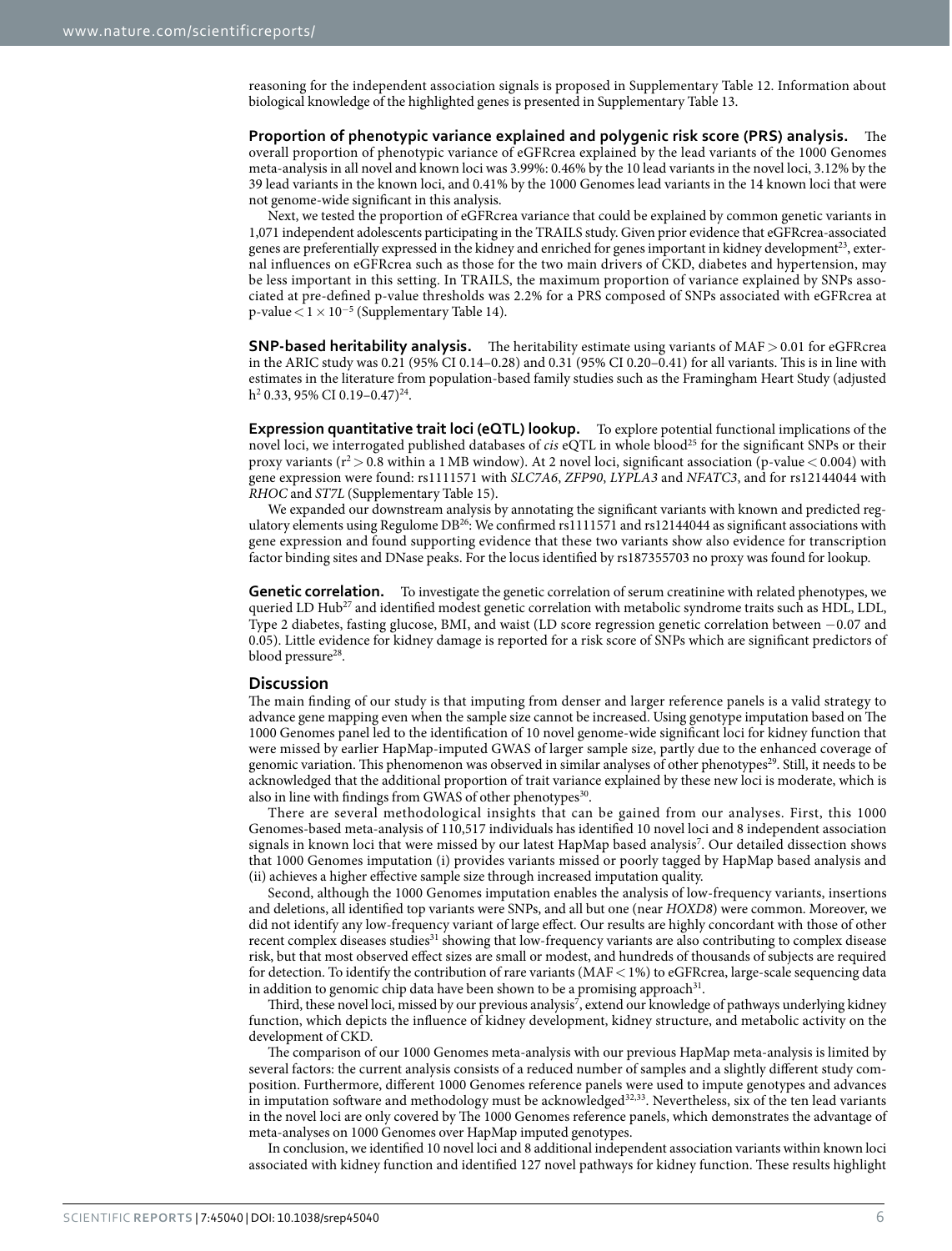the utility of re-imputing studies from improved reference panels as an intermediate cost-efficient approach to scan the full allelic frequency range for kidney function associated variants, until whole genome sequencing is feasible in large samples.

#### **Methods**

**Phenotype definition.** Each study measured serum creatinine as described in Supplementary Table 1. Between-laboratory variation has been accounted for by calibrating creatinine to the US nationally representative National Health and Nutrition Examination Study (NHANES) data in all studies[4](#page-7-14),34,[35](#page-8-13). GFR based on serum creatinine (eGFRcrea) was estimated using the four-variable Modification of Diet in Renal Disease (MDRD) Study Equation[36](#page-8-14),[37](#page-8-15). In a subset of studies, serum cystatin C was also obtained and eGFRcys estimated as 76.7\*(serum cystatin C)<sup>-119</sup> (see also ref. [38\)](#page-8-16). The eGFRcrea and eGFRcys values < 15 ml/min/1.73 m<sup>2</sup> were set to 15, and val $ues > 200$  were set to 200 ml/min/1.73 m<sup>2</sup>. If not stated otherwise, our presented data and results are for eGFRcrea, which was our main analysis.

**Genotyping.** Genotyping was conducted in each study as specified in Supplementary Table 3. After applying appropriate quality filters, participating studies performed genotype imputation with standard imputing procedures[32,](#page-8-11)[33,](#page-8-12)[39](#page-8-17) using any version of the 1000 Genome Phase 1 reference panels. The obtained imputed genetic variants were coded as allelic dosages. Details of study specific imputation procedure and specific reference panel are given in Supplementary Table 3.

**Genome-wide association analysis.** Each study performed GWAS according to a uniform analysis plan by regressing sex- and age-adjusted residuals of the natural logarithm of eGFRcrea and eGFRcys on the allelic dosage levels. When appropriate, adjustment for study-specific features such as study site or genetic principal components was included in the model. Family-based studies accounted for relatedness using mixed effect models. Details on the study-specific methods are reported in Supplementary Table 4.

**GWAS meta-analysis.** All GWAS files underwent quality control using the GWAtoolbox package<sup>[40](#page-8-18)</sup>. GWAS meta-analyses for eGFRcrea and eGFRcys were performed using the software METAL[41](#page-8-19) assuming fixed effects across studies and using inverse-variance weighting, excluding variants with imputation quality IQ≤0.4 or variants present in less than 50% of the 110,517 subjects (yielding 10,971,307 variants). The genomic inflation factor  $\lambda$  was estimated for each study as the ratio between the median of all observed test statistics (b/SE)<sup>[2](#page-7-13)</sup> and the expected median of a chi-squared with 1 degree of freedom, with b and SE representing the effect of each SNP on ln eGFRcrea or ln eGFRcys and its standard error, respectively. Genomic-control (GC) correction<sup>42</sup> was applied to p-values and SEs in case of  $\lambda > 1$  (1st GC correction). To limit the possibility of false positives, a second GC correction on the aggregated results was applied after the meta-analysis. Between-study heterogeneity was assessed with the  $I^2$  statistic<sup>[43](#page-8-20)</sup>.

**Definition of known and novel loci.** Known loci were defined by a previously published lead variant that had shown genome-wide significant association with eGFRcrea (p-value  $<$  5  $\times$  10<sup>-8</sup>) and the genetic segment around it (lead  $SNP \pm 1 \text{ Mb}$ )<sup>2-7</sup>. Variants outside such segments and associated with eGFRcrea at a p-value  $<$  5  $\times$  10<sup>-8</sup> in the 1000 Genomes meta-analysis defined the novel loci. Each novel locus was pinpointed by the lead variant with the smallest p-value  $\pm$  1 Mb.

**Comparison of 1000 Genomes and HapMap results.** For the variants available in both the 1000 Genomes and HapMap meta-analyses, we compared lead variants, effect sizes, imputation quality as well as the power that we had in the data to detect the respective effects. For this comparison, we also utilized the association results of our previous HapMap meta-analysis<sup>7</sup> in 50 studies including a maximum of 133,814 subjects. Power was calculated in R [\(www.r-project.org\)](http://www.r-project.org) for the approximate maximum number of subjects in the 1000 Genomes meta-analyses (n = 110,000) to identify the lead variants with an alpha of  $5 \times 10^{-8}$ . Further, effective power, which takes into account the imputation quality of the variant, was calculated based on the effective number of subjects, which is the number of subjects per variant multiplied by the median of the imputation quality across studies.

Pathway Analyses. Pathway analyses, comprised of pathway/gene set enrichment and tissue/cell type analyses, were performed by applying a software package called Data-Driven Expression Prioritized Integration for Complex Traits (DEPICT)<sup>21</sup>. DEPICT performs gene set enrichment analyses by testing whether genes in GWAS-associated loci are enriched for reconstituted versions of known molecular pathways (jointly referred to as reconstituted gene sets). The reconstitution is accomplished by identifying genes that are co-regulated with other genes in a given gene set based on a panel of 77,840 gene expression microarrays<sup>[44](#page-8-21)</sup>. Genes that are found to be transcriptionally co-regulated with genes from the original gene set are added to the gene set, which results in the reconstitution. Several types of gene sets were reconstituted in DEPICT: 5,984 protein molecular pathways derived from 169,810 high-confidence experimentally derived protein-protein interactions<sup>[45](#page-8-22)</sup>, 2,473 phenotypic gene sets derived from 211,882 gene-phenotype pairs from the Mouse Genetics Initiative46, 737 Reactome data-base pathways<sup>47</sup>, 184 Kyoto Encyclopedia of Genes and Genomes (KEGG) database pathways<sup>[48](#page-8-23)</sup> and 5,083 Gene Ontology database terms<sup>49</sup>. In total, 14,461 gene sets were assessed for enrichment in genes in associated regions. DEPICT also facilitates tissue and cell type enrichment analyses by testing whether the genes in associated regions are highly expressed in any of the 209 MeSH annotations for 37,427 microarrays on the Affymetrix U133 Plus 2.0 Array platform.

In our analysis, we used DEPICT version 1 rel194 and to be comparable to our previous analysis, included all variants reaching eGFRcrea association p-values  $<$  1  $\times$  10<sup>-5</sup> from HapMap and 1000 Genomes imputed data with genomic coordinates defined by genome build GRCh38 (<https://genome.ucsc.edu/cgi-bin/hgLiftOver>).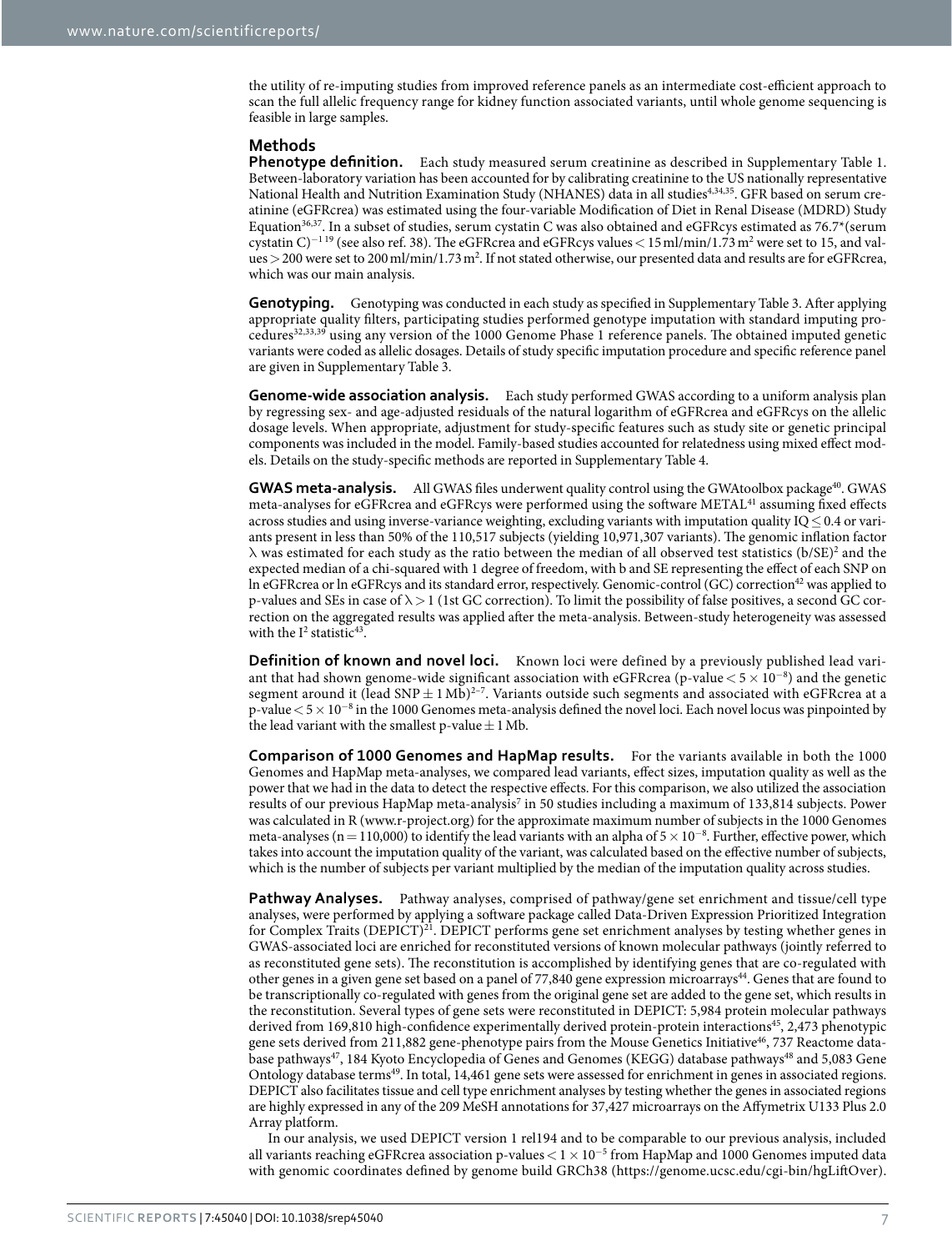Since 1000 Genomes imputed loci in the DEPICT analysis differed slightly from the HapMap imputed loci, our HapMap and 1000 Genomes input was created by adding all significant 1000 Genomes variants to all significant HapMap variants. This process resulted in a total of 3,659 variants for HapMap, 7,894 variants for 1000 Genomes, and 9,270 variants for HapMap and 1000 Genomes analyses. Next, independent lead variants were identified with Plink<sup>50</sup> using  $\pm$  500 kb flanking regions and  $r^2 > 0.01$  with the 1000 Genomes data<sup>14</sup> as reference. Genomic intervals are generated consisting of all variants within  $r^2 > 0.5$  to each lead variant. If any of the 19,987 genes in the analysis overlaps or resides within a genomic interval, it is mapped to that interval. After merging of overlapping regions and excluding regions within the major histocompatibility complex on chromosome 6, base pairs 25,000,000–35,000,000, DEPICT analyses were conducted using the following parameters: 200 repetitions to compute FDR and 2,000 permutations to compute p-values adjusted for gene length by using 500 null GWAS. For the enrichment analysis we used 10,968 reconstituted gene sets. For visualization, all novel significant gene sets were further merged into meta gene sets by running an affinity propagation<sup>51</sup> from Pythons scikit-learn package (<http://scikit-learn.org/>). The network was visualized with Cytoscape (<http://cytoscape.org/>).

**Identification of independent association signals with GCTA.** We searched for independent association signals in the known and novel loci with a joint conditional analysis on the aggregated meta-analysis results using the GCTA-COJO method (conditional and joint genome-wide association analysis)<sup>[22,](#page-8-2)52</sup>. The KORA-F4 GWAS data<sup>53</sup> were used to estimate the LD  $(r^2)$  in the joint conditional analysis, and to quantify the extent of coinheritance  $(D')^{50}$  $(D')^{50}$  $(D')^{50}$ . A potential independent association signal within a given locus was reported if the variant with the smallest conditional p-value was genome-wide significant (p-value  $<$  5  $\times$  10<sup>-8</sup>) after conditioning on the previously reported variant in a locus.

**SNP-based heritability analysis.** The heritability of eGFRcrea was estimated using GCTA GREML-LDMS methods<sup>54</sup> (version 1.25) with imputed genotype accounting for linkage disequilibrium. The imputed genotype was based on dosage (probability > 0.9) imputed using the 1000 Genomes Phase I reference panel and filtered by the following criteria: HWE < 1 × 10<sup>-6</sup>, individual missingness >5%, SNP missingness >5%, and MAF < 0.0005  $({\sim}3$  copies).

**Proportion of phenotypic variance explained.** To quantify the impact of the identified genetic loci on renal function, the percent of phenotypic variance explained by all lead variants in the novel and known loci was **estimated as**  $\frac{Beta^2 * var \ (variant \ near \ (parallel \ (eGFRcrea))}{var (resid (ln (eGFRcrea))})$ (variant)  $(resid(ln(eGFRcrea)))$ <sup>2</sup> \* var (variant)<sub>2</sub>, where *var* (*variant*) = 2 \* *MAF* \* (1–*MAF*) and beta is the estimated effect of the variant in the 1000 Genomes meta-analysis<sup>55</sup>. The variance of the residuals of ln (eGFRcrea) is computed in the ARIC study ( $n=9,038$ ). All variants were assumed to have independent effects on the phenotype.

**Polygenic risk score analysis.** PriorityPruner ([http://prioritypruner.sourceforge.net\)](http://prioritypruner.sourceforge.net) was used to select independent SNPs from The 1000 Genomes reference panel using an algorithm that preferentially selects SNPs that are more significant in the current 1000 Genomes meta-analysis compared to the previous HapMap meta-analysis. Polygenic risk scores (PRSs), using various thresholds of significance, as obtained from the 1000 Genomes meta-analysis results and weighted for the effects sizes within study were generated in TRAILS<sup>[56](#page-8-30)</sup>  $(n= 1,071)$ , an independent study of adolescents, which was not part of the meta-analysis. These PRSs were tested for association with eGFRcrea using linear regression in R and the variance explained by the PRSs was calculated.

#### **References**

- 1. Eckardt, K. U. *et al.* Evolving importance of kidney disease: from subspecialty to global health burden. *Lancet* **382,** 158–69 (2013).
- <span id="page-7-13"></span><span id="page-7-0"></span>2. Chambers, J. C. *et al.* Genetic loci influencing kidney function and chronic kidney disease. *Nat Genet* **42,** 373–5 (2010).
- <span id="page-7-10"></span>3. Chasman, D. I. *et al.* Integration of genome-wide association studies with biological knowledge identifies six novel genes related to kidney function. *Hum Mol Genet* **21,** 5329–43 (2012).
- <span id="page-7-14"></span>4. Kottgen, A. *et al.* Multiple loci associated with indices of renal function and chronic kidney disease. *Nat Genet* **41,** 712–7 (2009).
- 5. Kottgen, A. *et al.* New loci associated with kidney function and chronic kidney disease. *Nat Genet* **42,** 376–84 (2010).
- 6. Pattaro, C. *et al.* Genome-wide association and functional follow-up reveals new loci for kidney function. *PLoS Genet* **8,** e1002584 (2012).
- <span id="page-7-3"></span>7. Pattaro, C. *et al.* Genetic associations at 53 loci highlight cell types and biological pathways relevant for kidney function. *Nat Commun* **7,** 10023 (2016).
- <span id="page-7-1"></span>8. International HapMap, C. *et al.* Integrating common and rare genetic variation in diverse human populations. *Nature* **467,** 52–8  $(2010)$
- 9. Boger, C. A. & Heid, I. M. Chronic kidney disease: novel insights from genome-wide association studies. *Kidney Blood Press Res* **34,** 225–34 (2011).
- <span id="page-7-2"></span>10. Pattaro, C. *et al.* Genome-wide linkage analysis of serum creatinine in three isolated European populations. *Kidney Int* **76,** 297–306 (2009).
- <span id="page-7-4"></span>11. Trudu, M. *et al.* Common noncoding UMOD gene variants induce salt-sensitive hypertension and kidney damage by increasing uromodulin expression. *Nat Med* **19,** 1655–60 (2013).
- <span id="page-7-5"></span>12. Yeo, N. C. *et al.* Shroom3 contributes to the maintenance of the glomerular filtration barrier integrity. *Genome Res* **25,** 57–65 (2015).
- <span id="page-7-6"></span>13. Sveinbjornsson, G. *et al.* Rare mutations associating with serum creatinine and chronic kidney disease. *Hum Mol Genet* **23,** 6935–43 (2014).
- <span id="page-7-7"></span>14. Genomes Project, C. *et al.* An integrated map of genetic variation from 1,092 human genomes. *Nature* **491,** 56–65 (2012).
- <span id="page-7-9"></span><span id="page-7-8"></span>15. Genomes Project, C. *et al.* A global reference for human genetic variation. *Nature* **526,** 68–74 (2015).
- 16. Wood, A. R. *et al.* Imputation of variants from the 1000 Genomes Project modestly improves known associations and can identify low-frequency variant-phenotype associations undetected by HapMap based imputation. *PLoS One* **8,** e64343 (2013).
- <span id="page-7-11"></span>17. Nikpay, M. *et al.* A comprehensive 1,000 Genomes-based genome-wide association meta-analysis of coronary artery disease. *Nat Genet* **47,** 1121–30 (2015).
- <span id="page-7-12"></span>18. Li, Y., Willer, C. J., Ding, J., Scheet, P. & Abecasis, G. R. MaCH: using sequence and genotype data to estimate haplotypes and unobserved genotypes. *Genet Epidemiol* **34,** 816–34 (2010).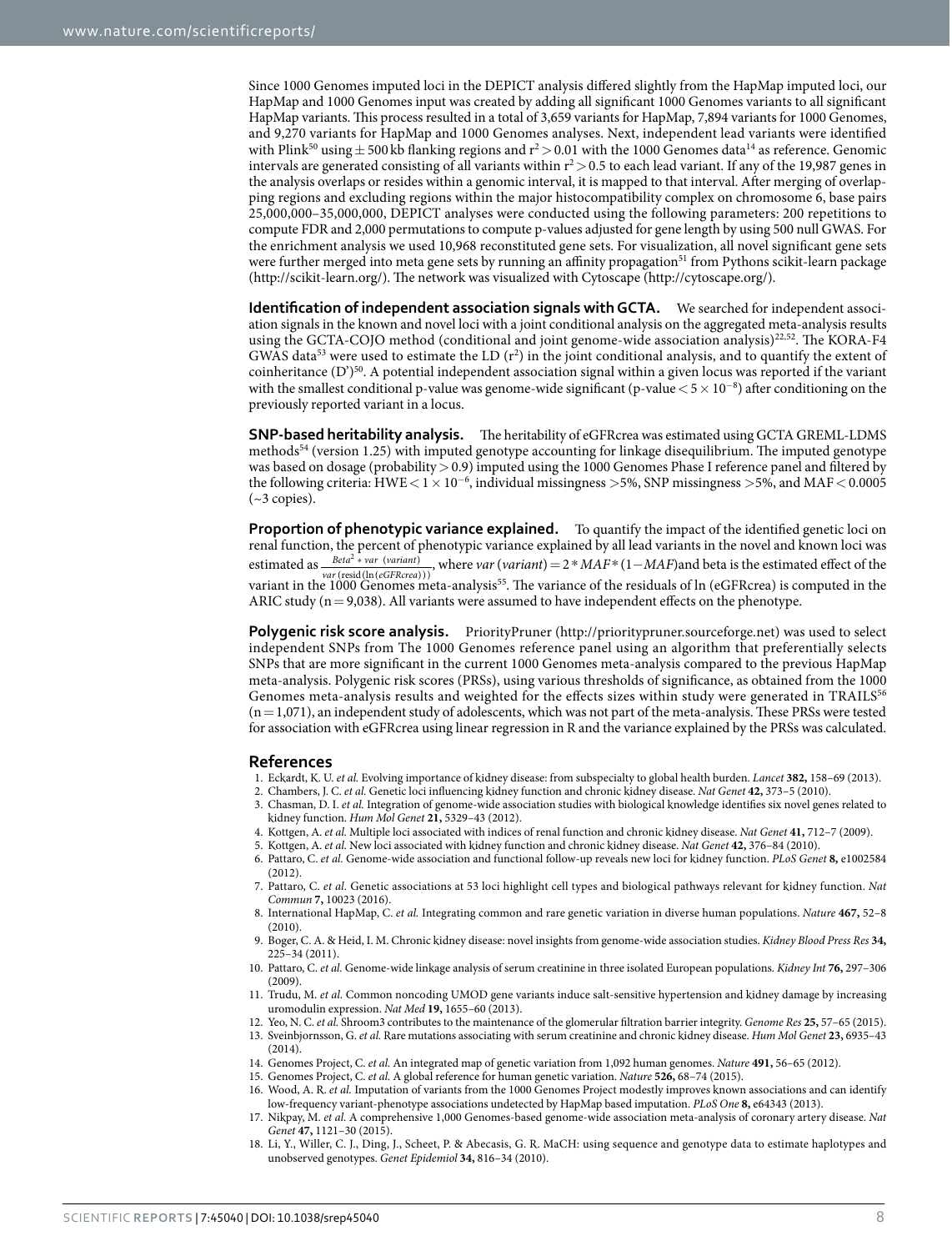- <span id="page-8-0"></span>19. Marchini, J., Howie, B., Myers, S., McVean, G. & Donnelly, P. A new multipoint method for genome-wide association studies by imputation of genotypes. *Nat Genet* **39,** 906–13 (2007).
- 20. Carroll, R. J. *Measurement error in nonlinear models*: *a modern perspective.* xxviii, 455 p. (Chapman & Hall/CRC, Boca Raton, FL, 2006).
- <span id="page-8-1"></span>21. Pers, T. H. *et al.* Biological interpretation of genome-wide association studies using predicted gene functions. *Nat Commun* **6,** 5890 (2015).
- <span id="page-8-2"></span>22. Yang, J. *et al.* Conditional and joint multiple-SNP analysis of GWAS summary statistics identifies additional variants influencing complex traits. *Nat Genet* **44,** 369–75, S1–3 (2012).
- <span id="page-8-3"></span>23. Pattaro, C. *et al.* Genetic associations at 53 loci highlight cell types and biological pathways relevant for kidney function. *Nat Commun* **7,** 10023 (2016).
- <span id="page-8-4"></span>24. Fox, C. S. *et al.* Genomewide linkage analysis to serum creatinine, GFR, and creatinine clearance in a community-based population: the Framingham Heart Study. *J Am Soc Nephrol* **15,** 2457–61 (2004).
- <span id="page-8-5"></span>25. Westra, H. J. *et al.* Systematic identification of trans eQTLs as putative drivers of known disease associations. *Nat Genet* **45,** 1238–43  $(2013)$
- 26. Boyle, A. P. *et al.* Annotation of functional variation in personal genomes using RegulomeDB. *Genome Res* **22,** 1790–7 (2012).
- <span id="page-8-6"></span>27. Zheng, J. *et al.* LD Hub: a centralized database and web interface to perform LD score regression that maximizes the potential of summary level GWAS data for SNP heritability and genetic correlation analysis. *Bioinformatics* **33,** 272–279 (2017).
- <span id="page-8-7"></span>28. Ehret, G. B. *et al.* The genetics of blood pressure regulation and its target organs from association studies in 342,415 individuals. *Nat Genet* **48,** 1171–84 (2016).
- <span id="page-8-8"></span>29. Horikoshi, M. *et al.* Discovery and Fine-Mapping of Glycaemic and Obesity-Related Trait Loci Using High-Density Imputation. *PLoS Genet* **11,** e1005230 (2015).
- <span id="page-8-9"></span>30. Visscher, P. M., Brown, M. A., McCarthy, M. I. & Yang, J. Five years of GWAS discovery. *Am J Hum Genet* **90,** 7–24 (2012).
- <span id="page-8-10"></span>31. Fritsche, L. G. *et al.* A large genome-wide association study of age-related macular degeneration highlights contributions of rare and common variants. *Nat Genet* **48,** 134–43 (2016). 32. Howie, B., Fuchsberger, C., Stephens, M., Marchini, J. & Abecasis, G. R. Fast and accurate genotype imputation in genome-wide
- <span id="page-8-11"></span>association studies through pre-phasing. *Nat Genet* **44,** 955–9 (2012).
- <span id="page-8-12"></span>33. Fuchsberger, C., Abecasis, G. R. & Hinds, D. A. minimac2: faster genotype imputation. *Bioinformatics* **31,** 782–4 (2015).
- 34. Coresh, J. *et al.* Calibration and random variation of the serum creatinine assay as critical elements of using equations to estimate glomerular filtration rate. *Am J Kidney Dis* **39,** 920–9 (2002).
- <span id="page-8-13"></span>35. Fox, C. S. *et al.* Predictors of new-onset kidney disease in a community-based population. *JAMA* **291,** 844–50 (2004).
- <span id="page-8-14"></span>36. Levey, A. S. *et al.* A more accurate method to estimate glomerular filtration rate from serum creatinine: a new prediction equation. Modification of Diet in Renal Disease Study Group. *Ann Intern Med* **130,** 461–70 (1999).
- <span id="page-8-15"></span>37. Levey, A. S. *et al.* Using standardized serum creatinine values in the modification of diet in renal disease study equation for estimating glomerular filtration rate. *Ann Intern Med* **145,** 247–54 (2006).
- <span id="page-8-16"></span>38. Stevens, L. A. *et al.* Estimating GFR using serum cystatin C alone and in combination with serum creatinine: a pooled analysis of 3,418 individuals with CKD. *Am J Kidney Dis* **51,** 395–406 (2008).
- <span id="page-8-17"></span>39. Porcu, E., Sanna, S., Fuchsberger, C. & Fritsche, L. G. Genotype imputation in genome-wide association studies. *Curr Protoc Hum Genet* Chapter 1, Unit 1 25 (2013).
- <span id="page-8-18"></span>40. Fuchsberger, C., Taliun, D., Pramstaller, P. P., Pattaro, C. & consortium, C. K. GWAtoolbox: an R package for fast quality control and handling of genome-wide association studies meta-analysis data. *Bioinformatics* **28,** 444–5 (2012).
- <span id="page-8-19"></span>41. Willer, C. J., Li, Y. & Abecasis, G. R. METAL: fast and efficient meta-analysis of genomewide association scans. *Bioinformatics* **26,** 2190–1 (2010).
- 42. Devlin, B. & Roeder, K. Genomic control for association studies. *Biometrics* **55,** 997–1004 (1999).
- <span id="page-8-20"></span>43. Higgins, J. P., Thompson, S. G., Deeks, J. J. & Altman, D. G. Measuring inconsistency in meta-analyses. *BMJ* **327,** 557–60 (2003).
- <span id="page-8-21"></span>44. Fehrmann, R. S. *et al.* Gene expression analysis identifies global gene dosage sensitivity in cancer. *Nat Genet* **47,** 115–25 (2015).
- <span id="page-8-22"></span>45. Lage, K. *et al.* A human phenome-interactome network of protein complexes implicated in genetic disorders. *Nat Biotechnol* **25,** 309–16 (2007).
- 46. Blake, J. A. *et al.* The Mouse Genome Database: integration of and access to knowledge about the laboratory mouse. *Nucleic Acids Res* **42,** D810–7 (2014).
- 47. Croft, D. *et al.* Reactome: a database of reactions, pathways and biological processes. *Nucleic Acids Res* **39,** D691–7 (2011).
- <span id="page-8-23"></span>48. Kanehisa, M., Goto, S., Sato, Y., Furumichi, M. & Tanabe, M. KEGG for integration and interpretation of large-scale molecular data sets. *Nucleic Acids Res* **40,** D109–14 (2012).
- 49. Ashburner, M. *et al.* Gene ontology: tool for the unification of biology. The Gene Ontology Consortium. *Nat Genet* **25,** 25–9 (2000).
- <span id="page-8-24"></span>50. Purcell, S. *et al.* PLINK: a tool set for whole-genome association and population-based linkage analyses. *Am J Hum Genet* **81,** 559–75  $(2007)$
- <span id="page-8-25"></span>51. Frey, B. J. & Dueck, D. Clustering by passing messages between data points. *Science* **315,** 972–6 (2007).
- <span id="page-8-26"></span>52. Wright, A. K. & Thompson, M. R. Hydrodynamic structure of bovine serum albumin determined by transient electric birefringence. *Biophys J* **15,** 137–41 (1975).
- <span id="page-8-27"></span>53. Wichmann, H. E., Gieger, C., Illig, T. & Group, M. K. S. KORA-gen–resource for population genetics, controls and a broad spectrum of disease phenotypes. *Gesundheitswesen* **67** Suppl 1, S26–30 (2005).
- <span id="page-8-28"></span>54. Yang, J. *et al.* Genetic variance estimation with imputed variants finds negligible missing heritability for human height and body mass index. *Nat Genet* **47,** 1114–20 (2015).
- <span id="page-8-29"></span>55. Rosner, B. *Fundamentals of biostatistics*. xvii, 859 p. (Brooks/Cole, Cengage Learning, Boston, 2011).
- <span id="page-8-30"></span>56. Huisman, M. *et al.* Cohort profile: the Dutch 'TRacking Adolescents' Individual Lives' Survey'; TRAILS. *Int J Epidemiol* **37,** 1227–35 (2008).

### **Acknowledgements**

Study specific acknowledgements and funding sources for participating studies are reported in the supplement.

### **Author Contributions**

Study Design E. Bottinger, J. Coresh, G.C. Curhan, J. Ding, V. Gudnason, C. Helmer, A. Hofman, M. Kähönen, B.K. Krämer, T. Lehtimäki, Y. Liu, A. Metspalu, P.P. Pramstaller, N. Probst-Hensch, O.T. Raitakari, H. Schmidt, R. Schmidt, B. Stengel, D. Toniolo, J.S. Viikari, P. Vollenweider, H. Völzke, A. Köttgen. Study Management R. Biffar, E. Boerwinkle, E. Bottinger, J. Coresh, M.C. Cornelis, A. Dehghan, L. Dengler, G. Eiriksdottir, T. Esko, O. Franco, V. Gudnason, S.J. Hancock, A. Hofman, N. Hutri-Kähönen, M. Imboden, M. Kähönen, W. König, H. Kramer, B.K. Krämer, T. Lehtimäki, R.J.F. Loos, M. Nauck, P.P. Pramstaller, N. Probst-Hensch, O.T. Raitakari, R. Rettig, P.M. Ridker, H. Schmidt, R. Schmidt, D. Toniolo, J.S. Viikari, P. Vollenweider, D. Chasman, C. Fox. Subject Recruitment E. Bottinger, M. Ciullo, J. Coresh, A.P. d'Adamo, G. Eiriksdottir, K. Endlich, P. Gasparini, G. Girotto,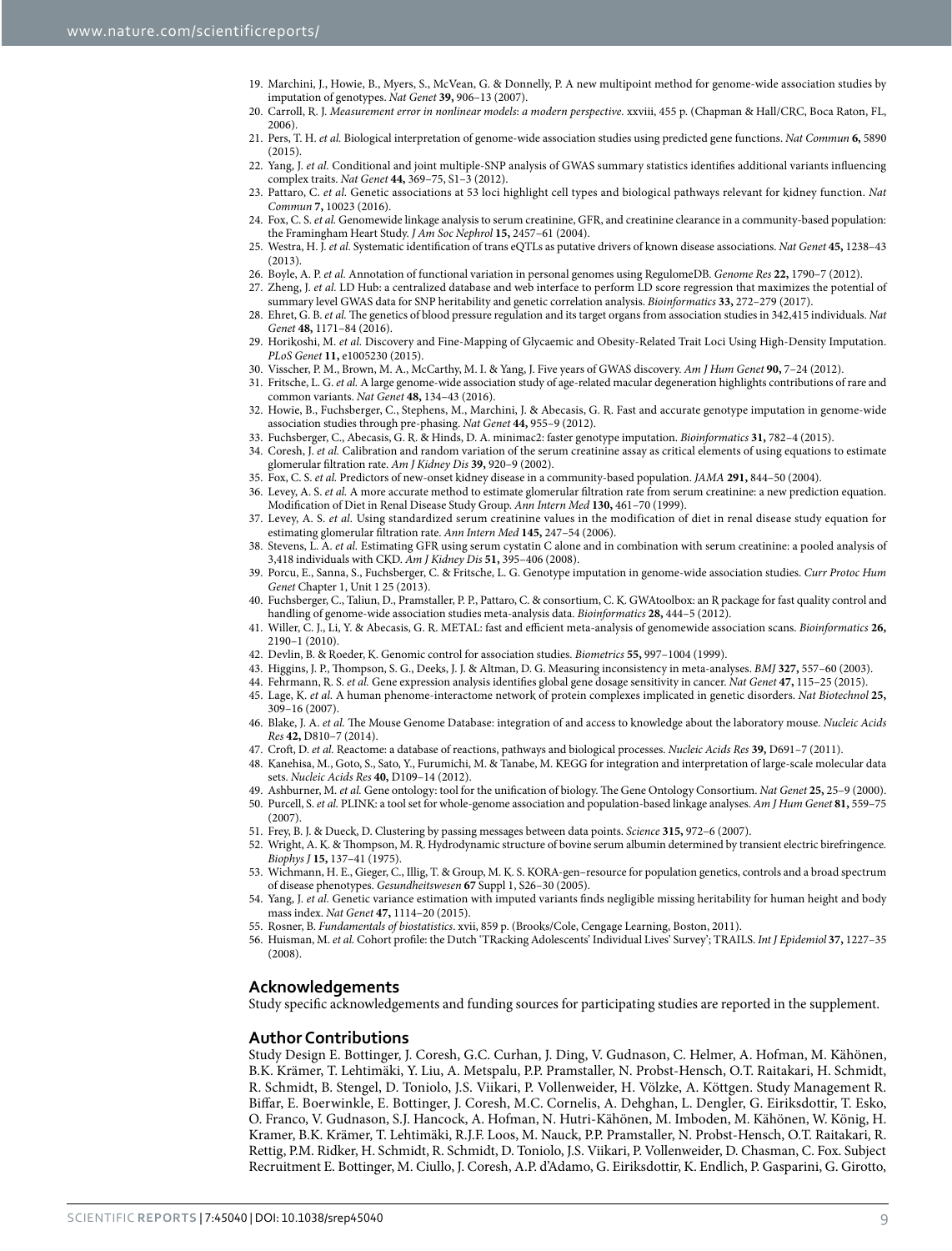C. Helmer, A. Hofman, C. Huth, N. Hutri-Kähönen, M. Imboden, M. Kähönen, B.K. Krämer, T. Lehtimäki, M.A. McEvoy, C. Meisinger, A. Metspalu, P.P. Pramstaller, N. Probst-Hensch, O.T. Raitakari, A. Robino, C. Sala, R. Schmidt, R.J. Scott, S. Stracke, D. Toniolo, S. Ulivi, J.S. Viikari, P. Vollenweider. Interpretation of Results M. Gorski, A. Teumer, M. Li, Y. Li, B. Tayo, M. Feitosa, I. Borecki, A. Dehghan, L. Dengler, J. Ding, K. Endlich, W. König, S. Höllerer, Y. Liu, K. Lohman, R.J.F. Loos, Y. Lu, M. Olden, R. Rettig, F. Rivadeneira, S.E. Rosas, S. Sedaghat, A.V. Smith, I. Heid, C. Fox, A. Köttgen, C. Pattaro, C. Böger, C. Fuchsberger. Drafting of manuscript M. Gorski, P. van der Most, A. Teumer, A. Chu, M. Li, V. Mijatovic, I.M. Nolte, H. Snieder, I. Heid, A. Köttgen, C. Pattaro, C. Böger, C. Fuchsberger. Critical review of manuscript M. Gorski, P. van der Most, A. Teumer, A. Chu, M. Li, V. Mijatovic, I.M. Nolte, M. Cocca, D. Taliun, F. Gomez, Y. Li, B. Tayo, A. Tin, M. Feitosa, T. Aspelund, J. Attia, R. Biffar, M. Bochud, E. Boerwinkle, I. Borecki, E. Bottinger, M. Chen, V. Chouraki, M. Ciullo, I. Coresh, M.C. Cornelis, G.C. Curhan, A.P. d'Adamo, A. Dehghan, L. Dengler, J. Ding, G. Eiriksdottir, K. Endlich, S. Enroth, T. Esko, O. Franco, P. Gasparini, C. Gieger, G. Girotto, O. Gottesman, V. Gudnason, U. Gyllensten, S.J. Hancock, T.B. Harris, C. Helmer, S. Höllerer, E. Hofer, A. Hofman, E. Holliday, G. Homuth, F.B. Hu, C. Huth, N. Hutri-Kähönen, S. Hwang, M. Imboden, A. Johansson, M. Kähönen, W. König, H. Kramer, B.K. Krämer, A. Kumar, Z. Kutalik, J. Lambert, L.J. Launer, T. Lehtimäki, Lifelines Cohort Study, Y. Liu, K. Lohman, R.J.F. Loos, Y. Lu, L. Lyytikäinen, M.A. McEvoy, C. Meisinger, T. Meitinger, A. Metspalu, M. Metzger, E. Mihailov, P. Mitchell, M. Nauck, A.J. Oldehinkel, M. Olden, B.W.J.H. Penninx, G. Pistis, P.P. Pramstaller, N. Probst-Hensch, O.T. Raitakari, R. Rettig, P.M. Ridker, F. Rivadeneira, A. Robino, S.E. Rosas, D. Ruderfer, D. Ruggiero, Y. Saba, C. Sala, H. Schmidt, R. Schmidt, R.J. Scott, S. Sedaghat, A.V. Smith, R. Sorice, B. Stengel, S. Stracke, K. Strauch, D. Toniolo, A.G. Uitterlinden, S. Ulivi, J.S. Viikari, U. Völker, P. Vollenweider, H. Völzke, D. Vuckovic, M. Waldenberger, J. Wang, Q. Yang, D.I. Chasman, G. Tromp, H. Snieder, I. Heid, C. Fox, A. Köttgen, C. Pattaro, C. Böger, C. Fuchsberger. Statistical Methods and Analysis M. Gorski, P. van der Most, A. Teumer, A. Chu, M. Li, I.M. Nolte, M. Cocca, D. Taliun, F. Gomez, B. Tayo, A. Tin, M. Feitosa, T. Aspelund, M. Bochud, M. Chen, M.C. Cornelis, J. Ding, S. Enroth, T. Esko, G. Girotto, S.J. Hancock, S. Höllerer, E. Hofer, S. Hwang, M. Imboden, A. Kumar, Z. Kutalik, Y. Liu, K. Lohman, Y. Lu, L. Lyytikäinen, M. Metzger, E. Mihailov, M. Olden, G. Pistis, D. Ruderfer, D. Ruggiero, Y. Saba, S. Sedaghat, A.V. Smith, S. Ulivi, D. Vuckovic, Q. Yang, C. Pattaro, C. Böger, C. Fuchsberger. Genotyping A. Teumer, E. Boerwinkle, G.C. Curhan, A.P. d'Adamo, T. Esko, C. Gieger, G. Homuth, T. Lehtimäki, Y. Liu, Y. Lu, L. Lyytikäinen, T. Meitinger, A. Metspalu, D. Ruderfer, H. Schmidt, R.J. Scott, K. Strauch, A.G. Uitterlinden, U. Völker, P. Vollenweider, M. Waldenberger, D.I. Chasman. Bio-informatics, M. Gorski, P. van der Most, M. Cocca, D. Taliun, S. Enroth, T. Esko, S. Höllerer, E. Hofer, A. Kumar, Z. Kutalik, Y. Lu, L. Lyytikäinen, M. Olden, F. Rivadeneira, D. Ruderfer, Y. Saba, A.V. Smith, C. Fuchsberger.

### **Additional Information**

**Supplementary information** accompanies this paper at <http://www.nature.com/srep>

**Competing Interests:** Caroline S Fox became a Merck employee as of Dec 14, 2015 and Audrey Chu became a Merck Employee as of July 18, 2016. The majority of the work related to this manuscript was completed before that. Daniel I Chasman has received grant support for genotyping and analysis in the WGHS. Ingrid B Borecki became employed at Regeneron Pharmaceuticals, Inc. recently, after the majority of the work related to this manuscript was completed.

**How to cite this article:** Gorski, M. *et al.* 1000 Genomes-based meta-analysis identifies 10 novel loci for kidney function. *Sci. Rep.* **7**, 45040; doi: 10.1038/srep45040 (2017).

**Publisher's note:** Springer Nature remains neutral with regard to jurisdictional claims in published maps and institutional affiliations.

This work is licensed under a Creative Commons Attribution 4.0 International License. The images or other third party material in this article are included in the article's Creative Commons license, unless indicated otherwise in the credit line; if the material is not included under the Creative Commons license, users will need to obtain permission from the license holder to reproduce the material. To view a copy of this license, visit <http://creativecommons.org/licenses/by/4.0/>

© The Author(s) 2017